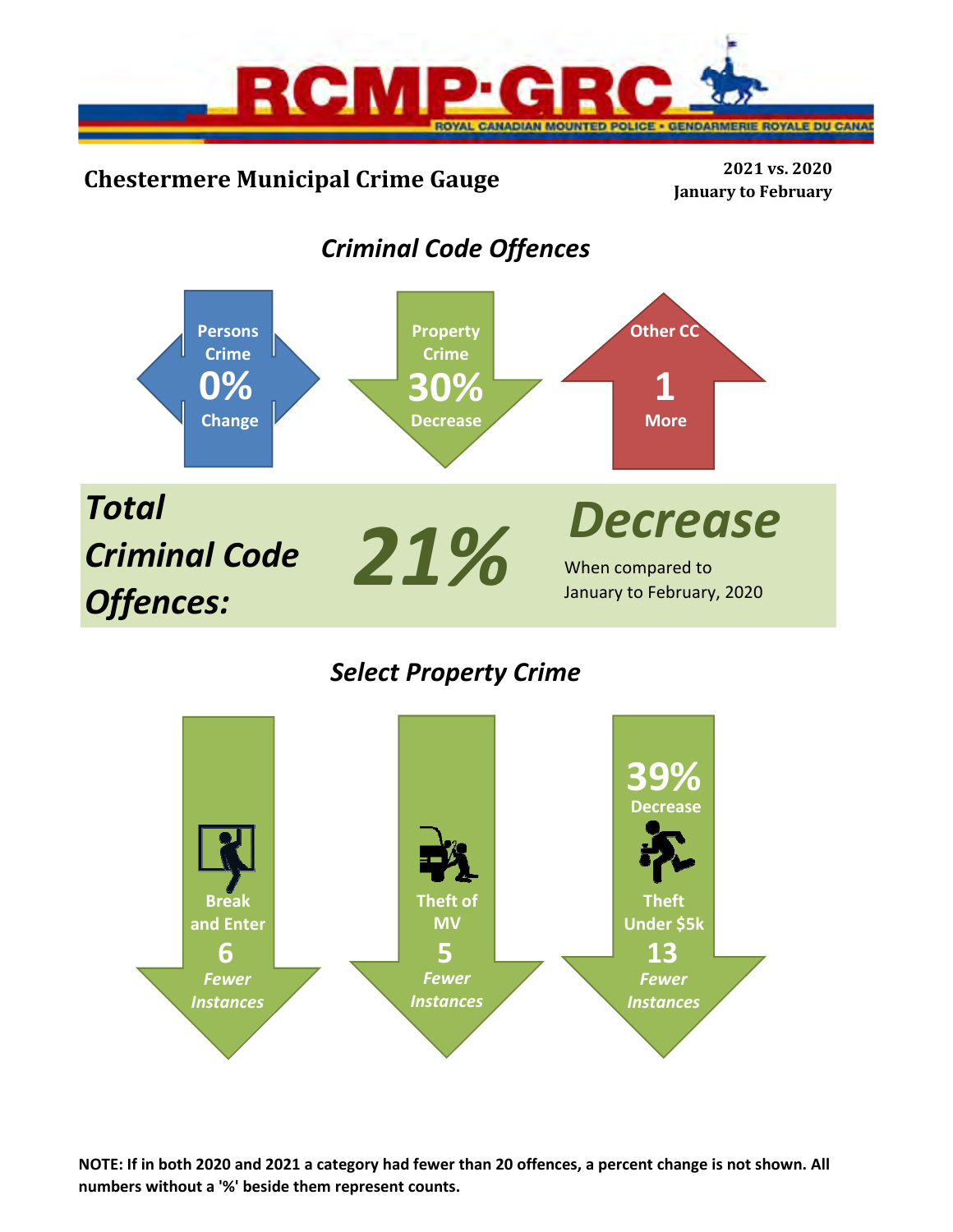

### **January to February: 2017 ‐ 2021 Chestermere Municipal Detachment Crime Statistics (Actual)**

**CATEGORY Trend 2017 2018 2019 2020 2021 % Change 2017 ‐ 2021 % Change 2020 ‐ 2021 Avg File +/‐ per Year** Homicides & Offences Related to Death **1** 0 0 0 0 0 0 1 N/A N/A 0.2 Robbery 0 0 0 0 0 N/A N/A 0.0 Sexual Assaults 2 6 1 1 1 -50% 0% 1 -0.7 Other Sexual Offences 1 1 5 0 0 0 0 100% N/A -0.7 Assault 21 21 12 10 11 7 67% -36% -2.9 Kidnapping/Hostage/Abduction | 0 0 0 0 0 0 N/A N/A 0.0 Extortion 0 0 1 0 0 N/A N/A 0.0 Criminal Harassment 1.3 Uttering Threats 6 9 6 8 6 0% ‐25% ‐0.1 **TOTAL PERSONS 32** 34 24 23 23 -28% 0% -2.9 Break & Enter  $\begin{vmatrix} - & 1 & 4 & 4 & 10 & 9 & 3 & -25\% & -67\% & 0.3 \end{vmatrix}$  Theft of Motor Vehicle 8 19 7 13 8 0% ‐38% ‐0.6 Theft Over \$5,000 3 | 2 | 3 | 3 | 1 | -67% | -67% | -0.3 Theft Under \$5,000 **33** 30 30 30 30 33 30 39% **-39%** -2.3 Possn Stn Goods **15 25 16 7 2 1** -87% –71% –4.4 1.0 1.4% [12 | 12 | 13 | 13 | 14 | 12 | 006 | 1.4% | 0.1 Arson 0 1 0 0 1 N/A N/A 0.1 Mischief - Damage To Property | / 0 0 0 0 16 16 N/A 0 % 4.8 Mischief - Other 18 27 | 18 | 27 | 19 | 7 | 8 | -56% | 14% | -4.0 **TOTAL PROPERTY 93 121 98 102 71 ‐24% ‐30% ‐6.3** Offensive Weapons 1 2 3 2 0 0 -100% N/A -0.5 Disturbing the peace 8 8 2 4 8 6 2  $-75\%$  -1.0 Fail to Comply & Breaches 9 6 20 4 8 ‐11% 100% ‐0.4  **OTHER CRIMINAL CODE** 5 6 11 5 6 20% 20% 0.1 **TOTAL OTHER CRIMINAL CODE**  $\begin{vmatrix} 23 & 19 & 41 & 15 & 16 & 30\% & 7\% & 7\% & 41 & 6\end{vmatrix}$ TOTAL CRIMINAL CODE 148 174 163 140 110 -26% -21% -11.0 All categories contain "Attempted" and/or "Completed" March 3, 2021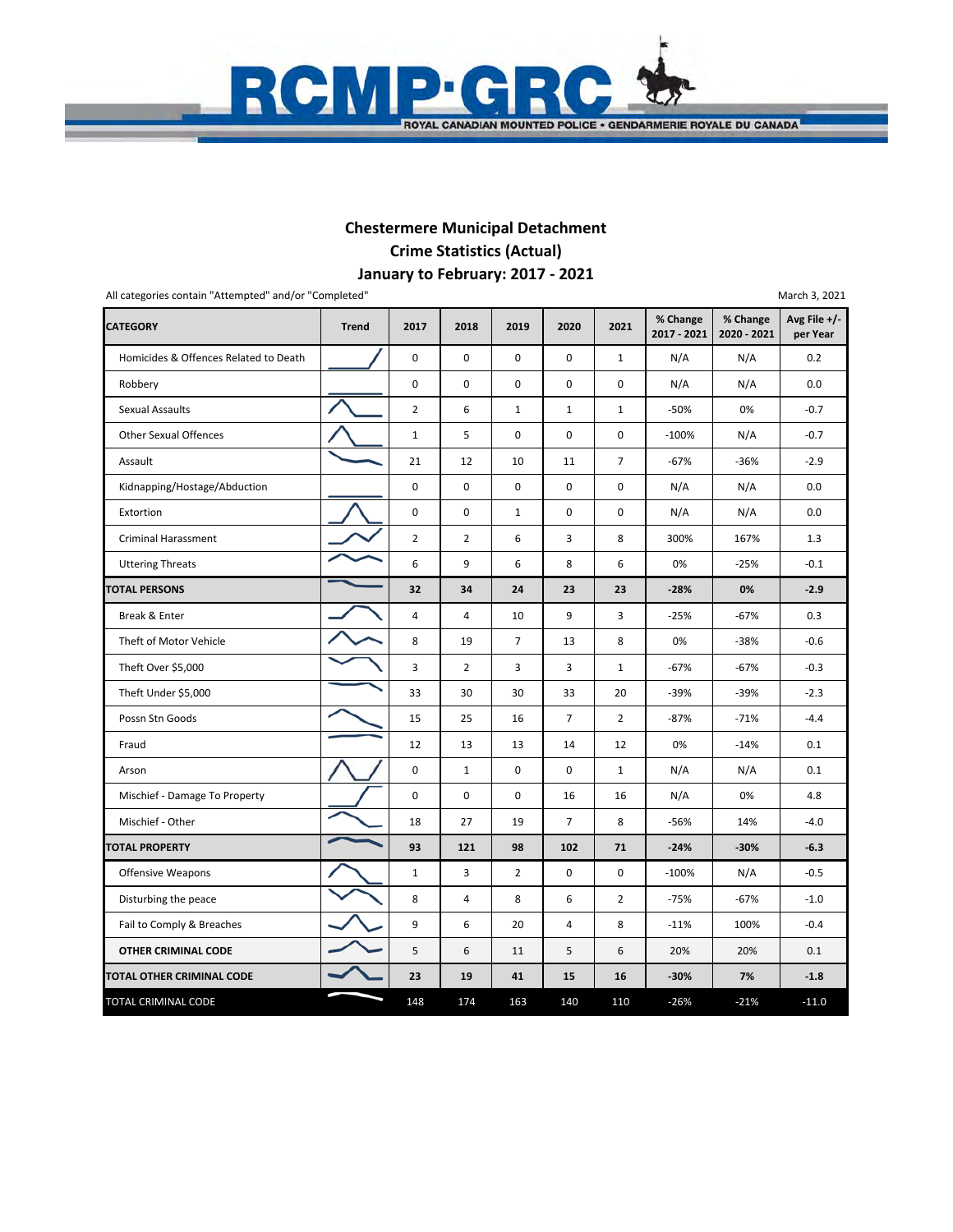

# **January to February: 2017 ‐ 2021 Crime Statistics (Actual)**

| All categories contain "Attempted" and/or "Completed" |              |                |             |                |                |                |                         |                         | March 3, 2021            |
|-------------------------------------------------------|--------------|----------------|-------------|----------------|----------------|----------------|-------------------------|-------------------------|--------------------------|
| <b>CATEGORY</b>                                       | <b>Trend</b> | 2017           | 2018        | 2019           | 2020           | 2021           | % Change<br>2017 - 2021 | % Change<br>2020 - 2021 | Avg File +/-<br>per Year |
| Drug Enforcement - Production                         |              | $\mathbf 0$    | $\mathbf 0$ | $\mathbf 0$    | 0              | 0              | N/A                     | N/A                     | 0.0                      |
| Drug Enforcement - Possession                         |              | 8              | 3           | $\mathbf{1}$   | 0              | 0              | $-100%$                 | N/A                     | $-1.9$                   |
| Drug Enforcement - Trafficking                        |              | $\mathbf 1$    | 0           | $\mathbf{1}$   | $\overline{2}$ | 0              | $-100%$                 | $-100%$                 | 0.0                      |
| Drug Enforcement - Other                              |              | 0              | 0           | 0              | 0              | 0              | N/A                     | N/A                     | 0.0                      |
| <b>Total Drugs</b>                                    |              | 9              | 3           | $\overline{2}$ | $\overline{2}$ | 0              | $-100%$                 | $-100%$                 | $-1.9$                   |
| Cannabis Enforcement                                  |              | 0              | 0           | 0              | 0              | 0              | N/A                     | N/A                     | 0.0                      |
| Federal - General                                     |              | $\mathbf 1$    | 1           | $\mathbf{1}$   | $1\,$          | 5              | 400%                    | 400%                    | 0.8                      |
| <b>FOTAL FEDERAL</b>                                  |              | 10             | 4           | 3              | 3              | 5              | -50%                    | 67%                     | $-1.1$                   |
| Liquor Act                                            |              | $\overline{2}$ | 5           | 4              | 13             | 5              | 150%                    | $-62%$                  | 1.4                      |
| Cannabis Act                                          |              | 0              | 0           | 3              | 8              | $\overline{2}$ | N/A                     | $-75%$                  | 1.2                      |
| Mental Health Act                                     |              | 20             | 12          | 17             | 20             | 9              | -55%                    | $-55%$                  | $-1.4$                   |
| <b>Other Provincial Stats</b>                         |              | 16             | 16          | 26             | 19             | 30             | 88%                     | 58%                     | 3.1                      |
| <b>Fotal Provincial Stats</b>                         |              | 38             | 33          | 50             | 60             | 46             | 21%                     | $-23%$                  | 4.3                      |
| Municipal By-laws Traffic                             |              | $\overline{2}$ | 4           | 10             | 13             | 4              | 100%                    | $-69%$                  | 1.3                      |
| Municipal By-laws                                     |              | 47             | 46          | 31             | 49             | 27             | -43%                    | $-45%$                  | $-3.7$                   |
| <b>Total Municipal</b>                                |              | 49             | 50          | 41             | 62             | 31             | $-37%$                  | $-50%$                  | $-2.4$                   |
| Fatals                                                |              | 0              | 0           | 0              | 0              | 0              | N/A                     | N/A                     | 0.0                      |
| Injury MVC                                            |              | 3              | 6           | 4              | 5              | 3              | 0%                      | $-40%$                  | $-0.1$                   |
| Property Damage MVC (Reportable)                      |              | 44             | 45          | 54             | 36             | 23             | -48%                    | $-36%$                  | $-5.1$                   |
| Property Damage MVC (Non Reportable)                  |              | 5              | 9           | $\overline{7}$ | 5              | 4              | $-20%$                  | $-20%$                  | $-0.6$                   |
| <b>TOTAL MVC</b>                                      |              | 52             | 60          | 65             | 46             | 30             | $-42%$                  | $-35%$                  | $-5.8$                   |
| Roadside Suspension - Alcohol (Prov)                  |              | 0              | 0           | 0              | 0              | $\overline{4}$ | N/A                     | N/A                     | 0.8                      |
| Roadside Suspension - Drugs (Prov)                    |              | 0              | 0           | 0              | 0              | $\mathbf{1}$   | N/A                     | N/A                     | 0.2                      |
| <b>Total Provincial Traffic</b>                       |              | 141            | 749         | 931            | 1,220          | 905            | 542%                    | $-26%$                  | 199.9                    |
| <b>Other Traffic</b>                                  |              | $\overline{2}$ | 4           | $\overline{2}$ | 10             | $\mathbf{1}$   | $-50%$                  | -90%                    | 0.4                      |
| <b>Criminal Code Traffic</b>                          |              | 17             | 16          | 14             | 14             | 12             | $-29%$                  | $-14%$                  | $-1.2$                   |
| <b>Common Police Activities</b>                       |              |                |             |                |                |                |                         |                         |                          |
| <b>False Alarms</b>                                   |              | 52             | 52          | 19             | 13             | 11             | -79%                    | $-15%$                  | $-12.1$                  |
| False/Abandoned 911 Call and 911 Act                  |              | 3              | 3           | 0              | 4              | 5              | 67%                     | 25%                     | 0.5                      |
| Suspicious Person/Vehicle/Property                    |              | 33             | 32          | 33             | 32             | 23             | $-30%$                  | $-28%$                  | $-2.0$                   |
| Persons Reported Missing                              |              | 3              | 9           | $\overline{7}$ | 4              | 2              | -33%                    | -50%                    | $-0.7$                   |
| Search Warrants                                       |              | 0              | $\mathbf 0$ | $\mathbf{1}$   | $\mathbf 0$    | 0              | N/A                     | N/A                     | 0.0                      |
| Spousal Abuse - Survey Code (Reported)                |              | 34             | 29          | 42             | 24             | 29             | -15%                    | 21%                     | $-1.5$                   |
| Form 10 (MHA) (Reported)                              |              | 0              | $\mathbf 0$ | $\mathbf 0$    | 9              | 4              | N/A                     | $-56%$                  | 1.7                      |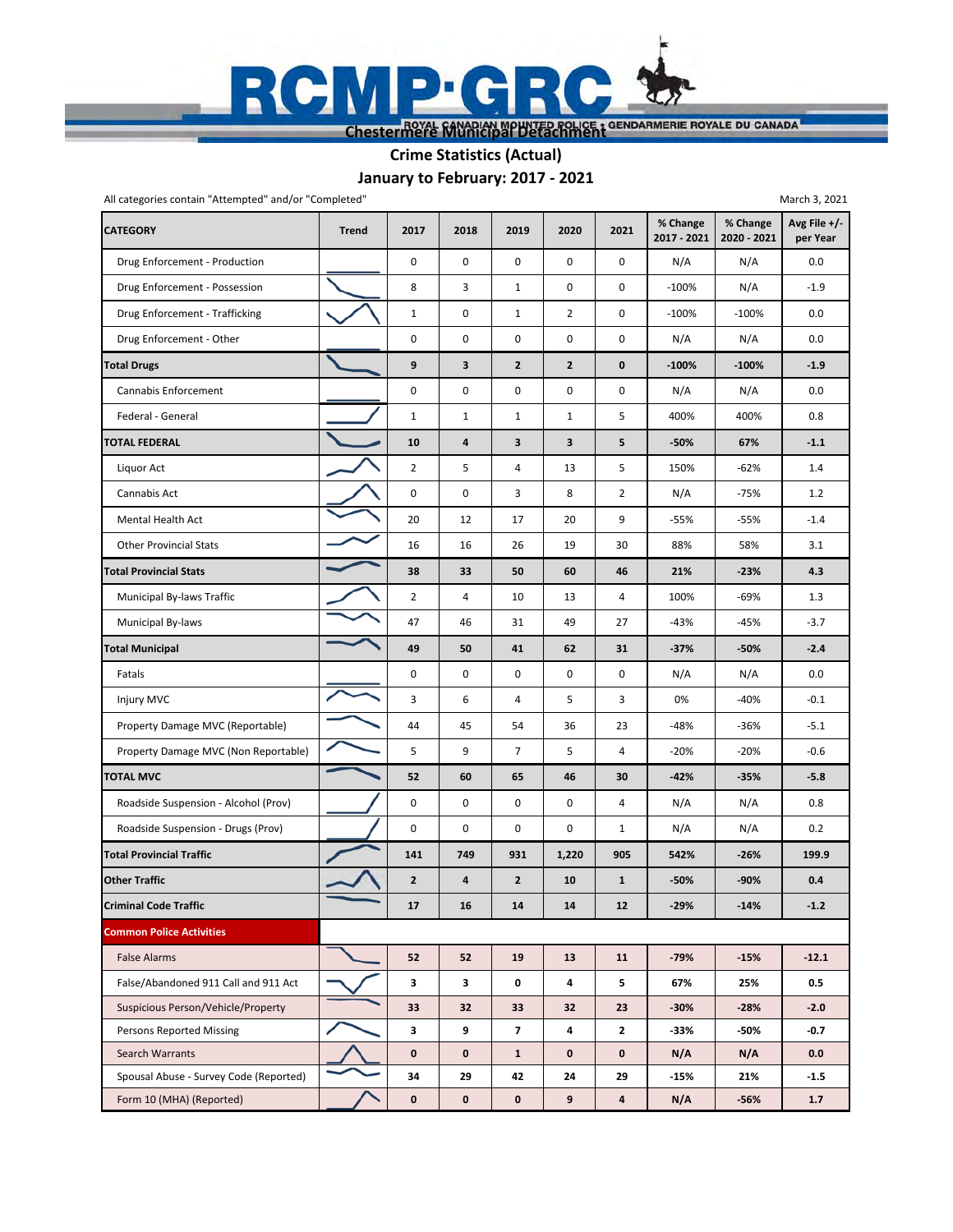

## **February: 2017 ‐ 2021 Chestermere Municipal Detachment Crime Statistics (Actual)**

| All categories contain "Attempted" and/or "Completed" |              |                |                |                |                         |                |                         |                         | March 3, 2021            |
|-------------------------------------------------------|--------------|----------------|----------------|----------------|-------------------------|----------------|-------------------------|-------------------------|--------------------------|
| <b>CATEGORY</b>                                       | <b>Trend</b> | 2017           | 2018           | 2019           | 2020                    | 2021           | % Change<br>2017 - 2021 | % Change<br>2020 - 2021 | Avg File +/-<br>per Year |
| Homicides & Offences Related to Death                 |              | $\pmb{0}$      | $\mathbf 0$    | $\mathbf 0$    | $\mathbf 0$             | $\mathbf 0$    | N/A                     | N/A                     | 0.0                      |
| Robbery                                               |              | $\pmb{0}$      | 0              | $\mathsf 0$    | $\pmb{0}$               | $\pmb{0}$      | N/A                     | N/A                     | 0.0                      |
| <b>Sexual Assaults</b>                                |              | $\mathbf{1}$   | $\pmb{0}$      | $\mathbf 0$    | 0                       | $\mathbf{1}$   | 0%                      | N/A                     | 0.0                      |
| <b>Other Sexual Offences</b>                          |              | $\mathbf 1$    | $\pmb{0}$      | $\mathbf 0$    | $\mathbf 0$             | $\pmb{0}$      | $-100%$                 | N/A                     | $-0.2$                   |
| Assault                                               |              | 14             | 5              | $\overline{7}$ | 8                       | $\mathbf{1}$   | $-93%$                  | $-88%$                  | $-2.3$                   |
| Kidnapping/Hostage/Abduction                          |              | $\pmb{0}$      | $\pmb{0}$      | $\pmb{0}$      | $\pmb{0}$               | 0              | N/A                     | N/A                     | 0.0                      |
| Extortion                                             |              | $\mathbf 0$    | $\mathbf 0$    | $\mathbf{1}$   | $\mathbf 0$             | $\mathbf 0$    | N/A                     | N/A                     | 0.0                      |
| <b>Criminal Harassment</b>                            |              | $\mathbf 0$    | $\overline{2}$ | $\overline{2}$ | $\mathbf 1$             | $\overline{7}$ | N/A                     | 600%                    | 1.3                      |
| <b>Uttering Threats</b>                               |              | $\overline{2}$ | 5              | 3              | 5                       | 3              | 50%                     | $-40%$                  | 0.2                      |
| <b>TOTAL PERSONS</b>                                  |              | 18             | 12             | 13             | 14                      | 12             | $-33%$                  | $-14%$                  | $-1.0$                   |
| Break & Enter                                         |              | $\mathbf 1$    | $\mathbf{1}$   | 5              | 8                       | $\mathbf{1}$   | 0%                      | $-88%$                  | 0.7                      |
| Theft of Motor Vehicle                                |              | 3              | 9              | $\mathbf{1}$   | 6                       | 3              | 0%                      | -50%                    | $-0.3$                   |
| Theft Over \$5,000                                    |              | $\overline{2}$ | $\overline{2}$ | $\overline{2}$ | 3                       | 0              | $-100%$                 | $-100%$                 | $-0.3$                   |
| Theft Under \$5,000                                   |              | 13             | 8              | 12             | 17                      | 10             | $-23%$                  | $-41%$                  | 0.3                      |
| Possn Stn Goods                                       |              | $\overline{7}$ | 4              | 3              | 6                       | $\mathbf{1}$   | $-86%$                  | $-83%$                  | $-1.0$                   |
| Fraud                                                 |              | $\overline{7}$ | $\overline{4}$ | 3              | $\overline{7}$          | 5              | $-29%$                  | $-29%$                  | $-0.1$                   |
| Arson                                                 |              | $\pmb{0}$      | $\pmb{0}$      | $\mathbf 0$    | $\pmb{0}$               | 0              | N/A                     | N/A                     | 0.0                      |
| Mischief - Damage To Property                         |              | $\pmb{0}$      | $\pmb{0}$      | $\mathbf 0$    | 5                       | 6              | N/A                     | 20%                     | 1.7                      |
| Mischief - Other                                      |              | 6              | 12             | 8              | $\mathbf{1}$            | 3              | $-50%$                  | 200%                    | $-1.7$                   |
| <b>TOTAL PROPERTY</b>                                 |              | 39             | 40             | 34             | 53                      | 29             | $-26%$                  | $-45%$                  | $-0.7$                   |
| <b>Offensive Weapons</b>                              |              | $\mathbf 1$    | $\mathbf 1$    | 1              | $\mathbf 0$             | $\mathbf 0$    | $-100%$                 | N/A                     | $-0.3$                   |
| Disturbing the peace                                  |              | 3              | $\mathbf{1}$   | 4              | $\overline{\mathbf{4}}$ | $\overline{2}$ | $-33%$                  | $-50%$                  | 0.1                      |
| Fail to Comply & Breaches                             |              | 6              | 4              | 10             | $\overline{2}$          | $\overline{4}$ | $-33%$                  | 100%                    | $-0.6$                   |
| OTHER CRIMINAL CODE                                   |              | $\overline{2}$ | 3              | 3              | $\overline{2}$          | $\mathbf{1}$   | $-50%$                  | $-50%$                  | $-0.3$                   |
| TOTAL OTHER CRIMINAL CODE                             |              | 12             | 9              | 18             | 8                       | $\overline{7}$ | $-42%$                  | $-13%$                  | $-1.1$                   |
| TOTAL CRIMINAL CODE                                   |              | 69             | 61             | 65             | 75                      | 48             | $-30%$                  | $-36%$                  | $-2.8$                   |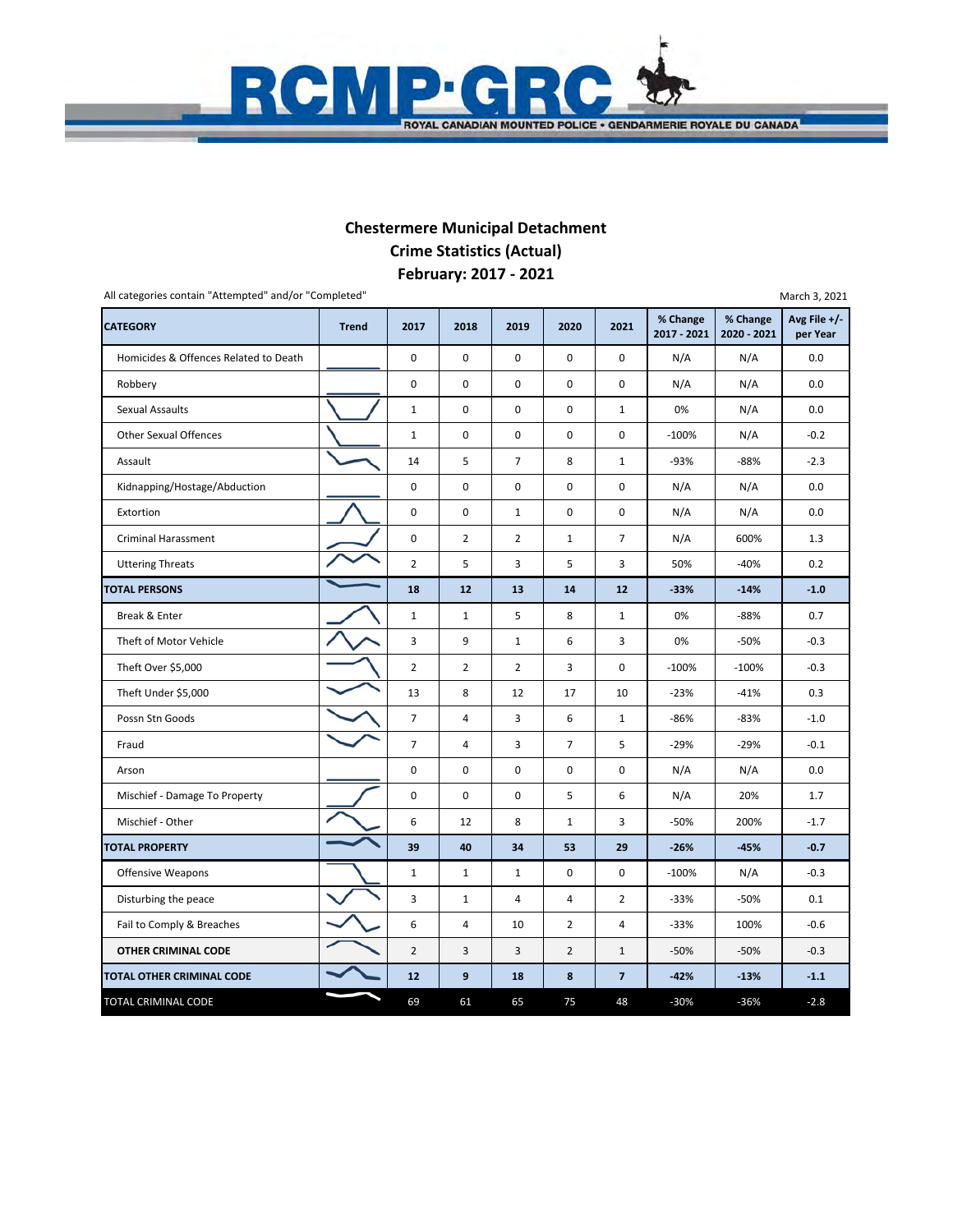

**February: 2017 ‐ 2021 Crime Statistics (Actual)**

| All categories contain "Attempted" and/or "Completed" |              |                         |                |              |                         |                |                         |                         | March 3, 2021              |
|-------------------------------------------------------|--------------|-------------------------|----------------|--------------|-------------------------|----------------|-------------------------|-------------------------|----------------------------|
| <b>CATEGORY</b>                                       | <b>Trend</b> | 2017                    | 2018           | 2019         | 2020                    | 2021           | % Change<br>2017 - 2021 | % Change<br>2020 - 2021 | Avg File $+/-$<br>per Year |
| Drug Enforcement - Production                         |              | 0                       | 0              | 0            | 0                       | 0              | N/A                     | N/A                     | 0.0                        |
| Drug Enforcement - Possession                         |              | $\sqrt{4}$              | 0              | $\mathbf{1}$ | 0                       | 0              | -100%                   | N/A                     | $-0.8$                     |
| Drug Enforcement - Trafficking                        |              | 0                       | 0              | 0            | $\mathbf{1}$            | 0              | N/A                     | $-100%$                 | 0.1                        |
| Drug Enforcement - Other                              |              | $\pmb{0}$               | 0              | 0            | 0                       | 0              | N/A                     | N/A                     | 0.0                        |
| <b>Total Drugs</b>                                    |              | 4                       | 0              | $\mathbf{1}$ | $\mathbf{1}$            | 0              | $-100%$                 | $-100%$                 | $-0.7$                     |
| Cannabis Enforcement                                  |              | $\mathbf 0$             | 0              | 0            | 0                       | 0              | N/A                     | N/A                     | 0.0                        |
| Federal - General                                     |              | $\pmb{0}$               | 0              | 0            | 0                       | $\overline{4}$ | N/A                     | N/A                     | 0.8                        |
| <b>TOTAL FEDERAL</b>                                  |              | $\overline{\mathbf{4}}$ | $\bf{0}$       | $\mathbf{1}$ | $\mathbf{1}$            | 4              | 0%                      | 300%                    | 0.1                        |
| Liquor Act                                            |              | $\mathbf 1$             | $\overline{2}$ | $\mathbf{1}$ | $\mathbf{1}$            | $\overline{2}$ | 100%                    | 100%                    | 0.1                        |
| Cannabis Act                                          |              | $\mathbf 0$             | 0              | 2            | 5                       | 0              | N/A                     | $-100%$                 | 0.5                        |
| Mental Health Act                                     |              | 6                       | $\overline{7}$ | 4            | 9                       | 4              | $-33%$                  | $-56%$                  | $-0.2$                     |
| <b>Other Provincial Stats</b>                         |              | 5                       | $\overline{7}$ | 13           | 9                       | 8              | 60%                     | $-11%$                  | 0.8                        |
| <b>Total Provincial Stats</b>                         |              | 12                      | 16             | 20           | 24                      | 14             | 17%                     | $-42%$                  | $1.2$                      |
| Municipal By-laws Traffic                             |              | $\overline{2}$          | 2              | 2            | 5                       | 3              | 50%                     | $-40%$                  | 0.5                        |
| Municipal By-laws                                     |              | 20                      | 21             | 16           | 22                      | 11             | $-45%$                  | -50%                    | $-1.7$                     |
| <b>Total Municipal</b>                                |              | 22                      | 23             | 18           | 27                      | 14             | $-36%$                  | $-48%$                  | $-1.2$                     |
| Fatals                                                |              | $\pmb{0}$               | 0              | 0            | 0                       | 0              | N/A                     | N/A                     | 0.0                        |
| Injury MVC                                            |              | $\overline{2}$          | 3              | 3            | $\mathbf 1$             | $\mathbf{1}$   | -50%                    | 0%                      | $-0.4$                     |
| Property Damage MVC (Reportable)                      |              | 22                      | 24             | 28           | 18                      | 11             | -50%                    | $-39%$                  | $-2.8$                     |
| Property Damage MVC (Non Reportable)                  |              | 3                       | 6              | 5            | $\mathbf{1}$            | 3              | 0%                      | 200%                    | $-0.5$                     |
| <b>TOTAL MVC</b>                                      |              | 27                      | 33             | 36           | 20                      | 15             | $-44%$                  | $-25%$                  | $-3.7$                     |
| Roadside Suspension - Alcohol (Prov)                  |              | $\pmb{0}$               | 0              | 0            | 0                       | $\overline{2}$ | N/A                     | N/A                     | 0.4                        |
| Roadside Suspension - Drugs (Prov)                    |              | $\mathbf 0$             | 0              | 0            | 0                       | 1              | N/A                     | N/A                     | 0.2                        |
| <b>Total Provincial Traffic</b>                       |              | 50                      | 350            | 327          | 519                     | 395            | 690%                    | $-24%$                  | 85.9                       |
| <b>Other Traffic</b>                                  |              | $\mathbf 1$             | $\overline{2}$ | $\mathbf 0$  | 4                       | $\mathbf 0$    | $-100%$                 | $-100%$                 | 0.0                        |
| <b>Criminal Code Traffic</b>                          |              | 12                      | 4              | 6            | $\overline{\mathbf{z}}$ | 3              | $-75%$                  | $-57%$                  | $-1.5$                     |
| <b>Common Police Activities</b>                       |              |                         |                |              |                         |                |                         |                         |                            |
| <b>False Alarms</b>                                   |              | 24                      | 25             | 9            | 6                       | 8              | $-67%$                  | 33%                     | $-5.1$                     |
| False/Abandoned 911 Call and 911 Act                  |              | $\mathbf{2}$            | 2              | 0            | 3                       | 1              | -50%                    | -67%                    | $-0.1$                     |
| Suspicious Person/Vehicle/Property                    |              | 10                      | 16             | 19           | 14                      | 15             | 50%                     | 7%                      | 0.8                        |
| <b>Persons Reported Missing</b>                       |              | $\overline{2}$          | 6              | $\mathbf{2}$ | $\mathbf{z}$            | $\mathbf{1}$   | -50%                    | -50%                    | $-0.6$                     |
| Search Warrants                                       |              | $\mathbf 0$             | 0              | 0            | 0                       | 0              | N/A                     | N/A                     | 0.0                        |
| Spousal Abuse - Survey Code (Reported)                |              | 21                      | 19             | 18           | 13                      | $\overline{7}$ | -67%                    | -46%                    | $-3.4$                     |
| Form 10 (MHA) (Reported)                              |              | $\pmb{0}$               | 0              | $\mathbf 0$  | $\overline{7}$          | $\overline{2}$ | N/A                     | $-71%$                  | 1.1                        |